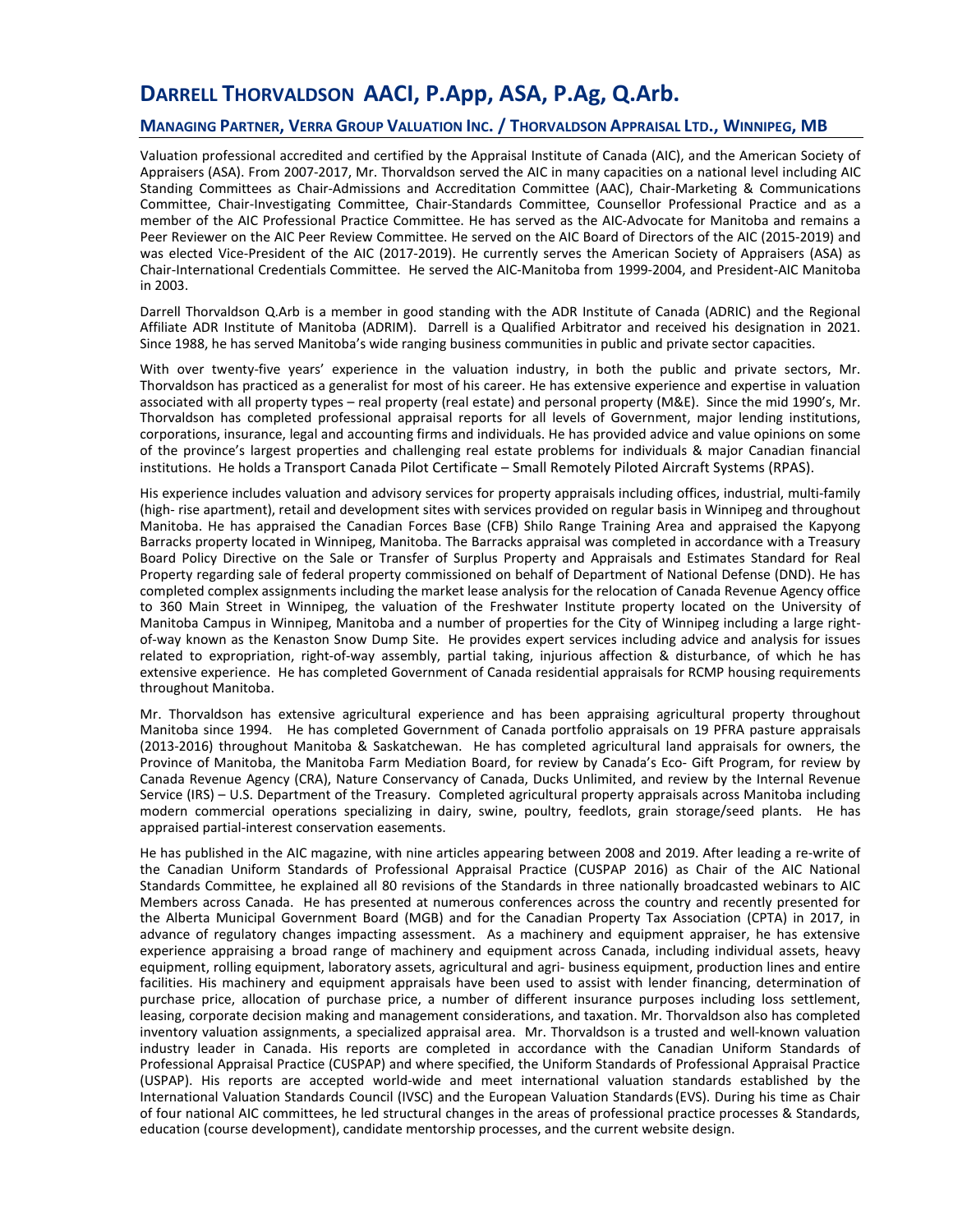### **Professional Affiliations & Designations**

Accredited Member of the *Appraisal Institute of Canada www.aicanda.ca*

Professional Designations:

**AACI** Accredited Appraiser Canadian Institute

**P. App.** Professional Appraiser

Qualified Member of the *Alternative Dispute Resolution (ADR) Institute of Manitoba www.adrmanitoba.ca*

Professional Designation: **Q.Arb.** Qualified Arbitrator

Accredited Member of the *American Society of Appraisers www.appraisers.org* Certification body for machinery & equipment appraisers globally Professional Designation:

**ASA** Accredited Senior Appraiser – Machinery & Technical Specialties/ Machinery & Equipment

Member of the *Manitoba Institute of Agrologists www.mia.mb.ca*

Professional Designation:

**P.Ag.** Professional Agrologist

Member of *ASTM International (American Society for Testing and Materials) www.astm.org*

Transport Canada Pilot Certificate – Small Remotely Piloted Aircraft Systems (RPAS) Visual line-of-sight (VLOS), 2021

### **Career Highlights**

- Completed valuations on large commercial properties in Winnipeg, Brandon, Portage la Prairie and Dauphin.
- Extensive work estimating real property related compensation for expropriation and right of way purposes.
- Extensive range of machinery & equipment valuations for industrial, commercial, agricultural & laboratory assets.
- Functioned as the Appraisal Institute of Canada's Standards leader in the re-write of CUSPAP 2016 & 2018, including the AIC M&E Standard, the AIC Mass Appraisal Standard, and the AIC Professional PracticeSeminar.
- Functioned as the Counsellor, Professional Practice in 2011/2012; responsible to give advice to both the public and AIC members across Canada on all professional appraisal practice matters. He has been a contributing editor in the ongoing development of the AIC University of British Columbia (UBC) courses.
- Member of Crown Lands and Property Agency (CLPA) in 2014 to complete appraisals and acquisitions.
- Extensive range of agricultural valuations including arable and non-arable land, dairy, swine, poultry, feedlots, grain storage/seed plants and purchased conservation easements.

### **Professional Career**

### **Verra Group Valuation Inc.** (2016-present)

#### **Managing Partner**

Co-founder and managing partner of newly formed national affiliation of valuation companies.

### **Thorvaldson Appraisal Ltd., Manitoba** (2003-present)

#### **Director & President, Senior Valuation Consultant**

- Responsible for a range of advisory and valuation activities.
- A+ Rating as an Accredited Business with the Better Business Bureau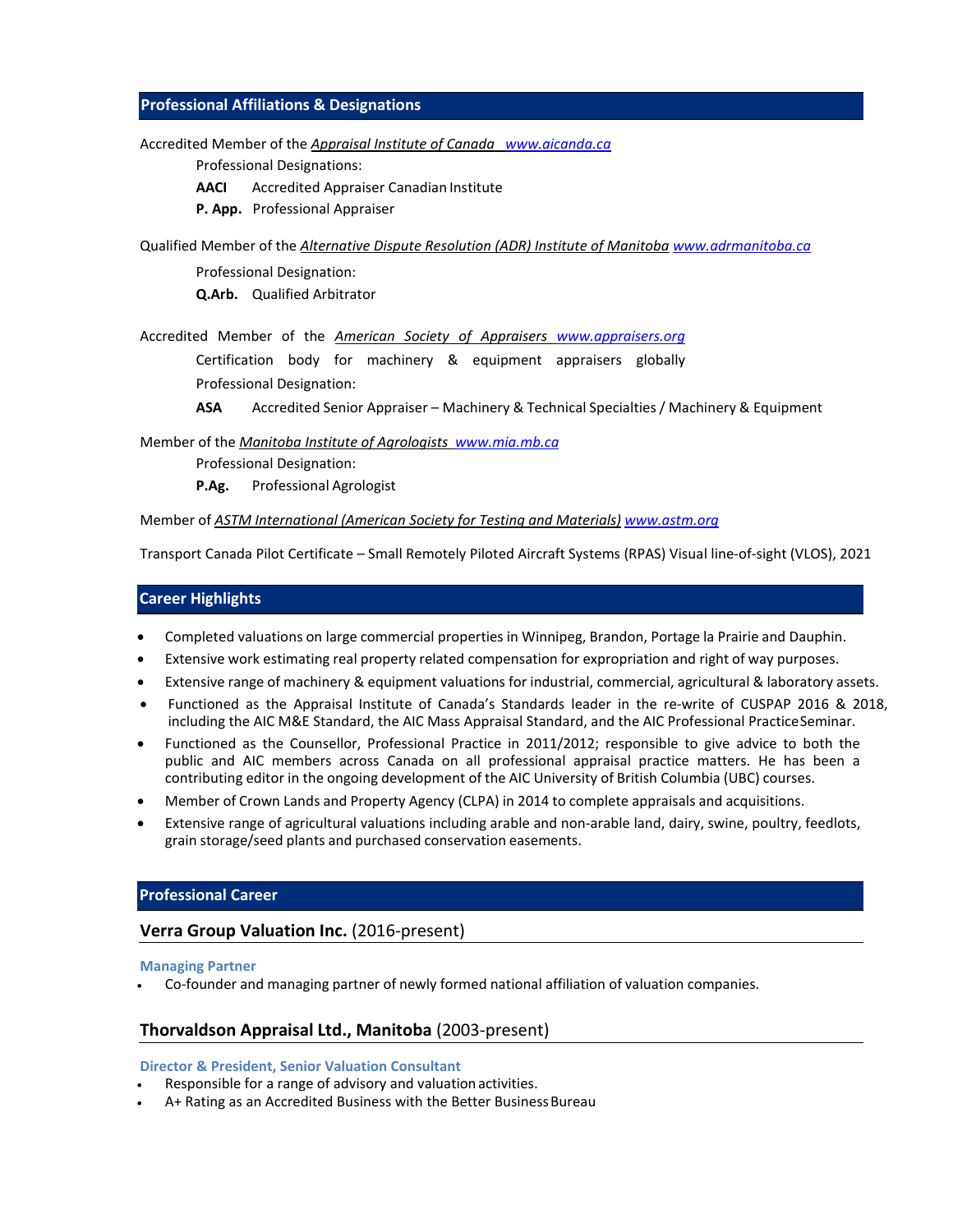## **Hoffer Wilkinson & Associates, Winnipeg** (2008-2009)

#### **Senior Valuation Consultant**

- Managed a large book of corporate and governmentclients.
- Worked primarily on the complex assignments undertaken by theoffice.
- Participated in a number of large valuations.
- Worked in other provinces of Canada on valuationassignments.
- Delivered market-overview presentations to clientgroups.
- Mentored other appraisers in the office.
- Terminated role on friendly terms and continued a professionalrelationship.

### **Province of Manitoba** (1994 - 2003)

#### **Regional Manager and Field Representative**

 Responsible for valuation, lending, collection and audit activities for a large client base throughout southern Manitoba. Completed machinery and equipment valuation, livestock valuation, land and building valuation. Liaised and coordinated activities with other government divisions. Served as Manager-Corporate Development in 1997. Responsible to negotiate client agreements and work-out strategies. Reviewed externally prepared valuations

### **TD Bank** (1988 - 1994)

#### **Manager**

 Commenced as a lender, administrator and progressed to managing a branch. Account administration, valuations and lending. Extensive financialexperience.

### **Education**

- University of Manitoba (1984-1988) Bachelor of Science (Agriculture Faculty Program), Deans Honour
- Designated as Accredited Appraiser Canadian Institute (AACI), Appraisal Institute of Canada, 2003 Designation represents the highest level of accreditation within the Appraisal Institute of Canada, and successful completion of the Institutes required course program, applied experience and mentorship.
- Designated as Accredited Senior Appraiser (ASA), American Society of Appraisers,2017 Designation is renowned world-wide as the highest level of accreditation for machinery & equipment valuation. The required course programs and examinations were completed in-class throughout the United States with applied experience and work examples presented to the ASA Board of Examiners.
- Qualified Arbitrator (Q.Arb.) with the ADRIC and ADRIM, 2021

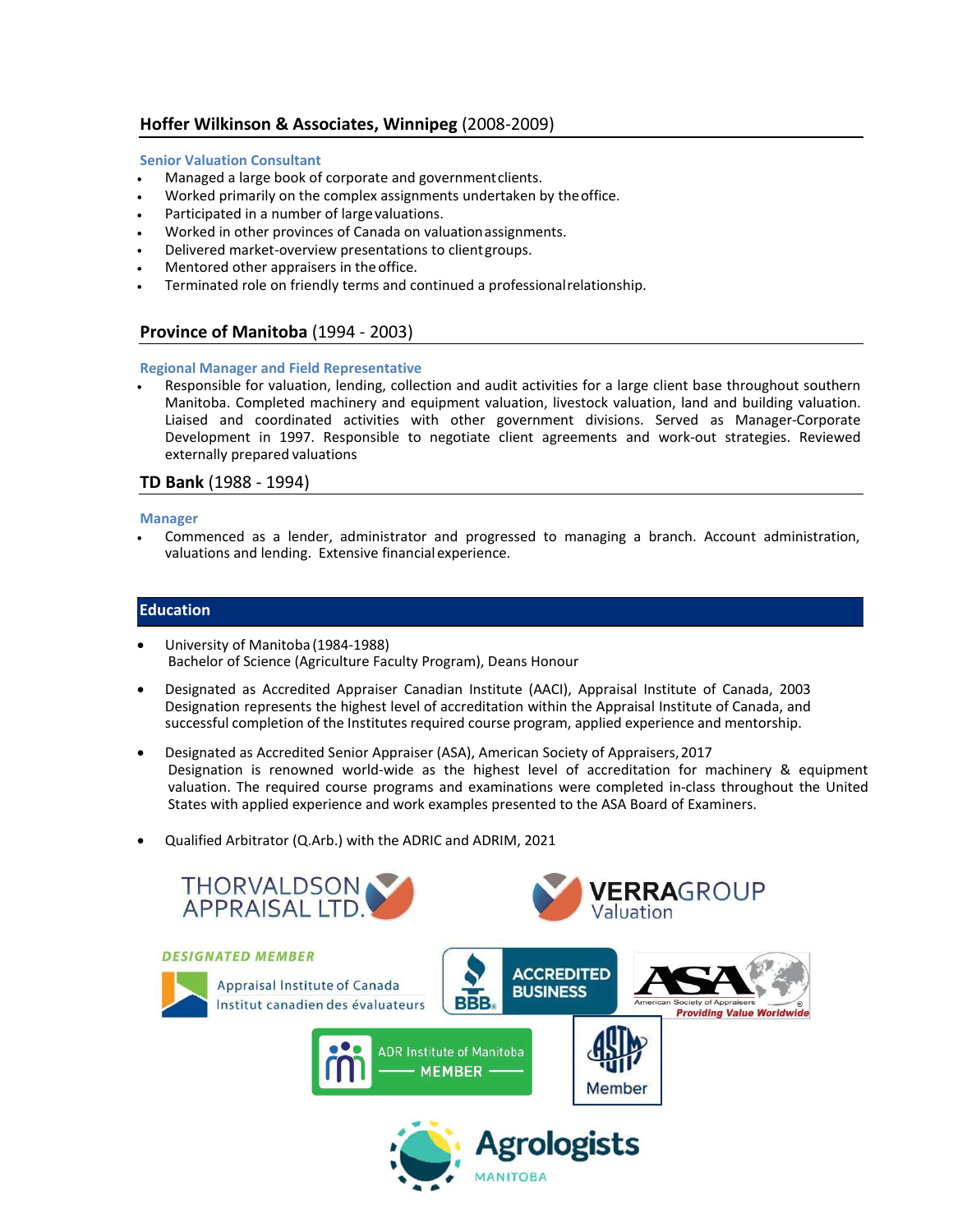### **Qualifications of the Appraiser – Detailed**

#### **DARRELL A. THORVALDSON AACI, P.App, ASA, P.Ag., Q.Arb.**

**Thorvaldson Appraisal Ltd. 300 – 1215 Henderson Highway, Winnipeg, MB R2G 1L8**<br>Office 204.338.1454 Email darrell.thorvaldson@verragroup.ca http://www.thorvaldson.ca http://www.verragroupvaluation.com Email darrell.thorvaldson@verragroup.ca http://www.thorvaldson.ca

**PROFESSIONAL DESIGNATIONS AND AFFILIATIONS**

**Appraisal Institute of Canada (AIC) AACI – Accredited Appraiser Canadian Institute, since 2003 P. App – Professional Appraiser, since 2003 ADR Institute of Canada and ADR Institute of Manitoba – (ADRIC and ADRIM) Q. Arb – Qualified Arbitrator, since 2021 American Society of Appraisers (ASA) ASA – Accredited Senior Appraiser Manitoba Institute of Agrologists (MIA) Manitoba Institute of Agrologists P. Ag. – Professional Agrologist, since 1992 Canadian Real Estate Association (CREA) & WinnipegREALTORS® -Associate Member ASTM (International) – Member Canadian Association for Business Economics (CABE) – Member**

#### **PROFESSIONAL INVOLVEMENT**

Peer Reviewer – Appraisal Institute of Canada's Peer Review Sub-Committee Chair – American Society of Appraiser's - International Tellers and Credentials Committee Reviewer – Retained by UBC as a writer/consultant to review and update AIC curriculum courses. Past National Vice-President – Executive Committee - Appraisal Institute of Canada (2017-2019) Past National Director – Appraisal Institute of Canada Board of Directors (2015 - 2019) Past National Chair – Appraisal Institute of Canada's Admissions and Accreditations Committee (2018-2019) Past National Chair – Appraisal Institute of Canada's Marketing and Communications Committee (2017-2018) Past National Chair – Appraisal Institute of Canada's Standards Committee (2015-2017) Implemented Re-Write of CUSPAP 2016 Past National Chair - Appraisal Institute of Canada's Investigating Committee (2009 – 2011) Past Counsellor, Professional Practice – Appraisal Institute of Canada, Ottawa National Office (2011-2012) Past Member – Appraisal Institute of Canada's Professional Practice Committee (2015-2017) Past Advocate– Appraisal Institute of Canada's Advocate – Manitoba (2015-2017) Past Member – Appraisal Institute of Canada National Standards Committee (2012 – 2015) Past Investigator - Appraisal Institute of Canada's Investigating Committee (2007 – 2009) Past President - Appraisal Institute of Canada, Manitoba (2003 – 2004) Past Director – Appraisal Institute of Canada, Manitoba (1999 – 2005)

#### **ACADEMIC EDUCATION AND PROFESSIONAL DEVELOPMENT**

- Bachelor of Science in Agriculture (B.Sc.A) University of Manitoba, 1988
- University of British Columbia (UBC) AIC Curriculum Courses(1996-2003)
- ADR Institute of Canada National Introductory Arbitration Course (January 2021 ADR Institute of Saskatchewan)
- Instructor AIC Professional Practice Training, October 2011, Ottawa, Ontario
- Volunteer Appraisal Institute of Canada's Peer ReviewProgram
- Presenter Appraisal Institute of Canada National Conference, Winnipeg, MB (June 2016)
- ARGUS Valuation DCF, August 2012, ARGUS SOFTWARE,Toronto, Ontario
- Valuation of Conservation Easements & Partial Interests, April 2012, ASFMRA, Denver, Colorado
- Machinery & Equipment Valuation (ME 201), March 2015, American Society of Appraisers, Atlanta, Georgia
- Machinery & Equipment Valuation (ME 202), May 2015, American Society of Appraisers, Chicago, Illinois
- Machinery & Equipment Valuation (ME 203), January 2016, American Society of Appraisers, Herndon, Virginia
- Machinery & Equipment Valuation (ME 204), September 2016, American Society of Appraisers, Boca Raton, FL
- CUSPAP 2020-2021 Canadian Uniform Standards of Professional Appraisal Practice Certification
- USPAP 2020-2021 Uniform Standards of Professional Appraisal Practice Certification
- 15-Hour National USPAP Course, Appraisal Institute (AI), May 2015, On-Line, Chicago Illinois - written examination completed at the Pearson VUE Test Center in Winnipeg, MB
- Certificate in Machinery & Equipment Valuation (CPD 118), 2009, University of British Columbia
- Ecological Gifts, June 2011, Moncton, NewBrunswick
- Retained by UBC (2016) as a writer/consultant to review and update AIC curriculum courses.
- Ethics Exam, November 2014, American Society of Appraisers (ASA), On-Line, Reston, Virginia
- Business Practices and Ethics, February 2013, Appraisal Institute (AI), On-Line, Chicago, Illinois
- Business Ethics, November 2012, ASFMRA, On-Line, Denver Colorado

# Fraud Investigation – RCMP Academy, April 1998, Regina, Saskatchewan

# **Author – Canadian Property Valuation – Appraisal Institute of Canada**

- Volume 52 Book 1 2008 "Rules of Engagement" Volume 53 Book 4 2009 "Investigating Perspective"
- Volume 55 Book 1 2011 "Continual Improvement" Volume 55 Book 2 2011 "Professional Collaboration"
- 
- Volume 55 Book 3 2011 "Sharpen Our Focus" Volume 56 Book 2 2012 "From the Counsellor's Desk" Volume 60 Book 3 2016 "CUSPAP 2016" Volume 60 Book 3 2016 "CUSPAP 2016" Volume 60 Book 3 2016 "CUSPAP 2016" Volume 60 Book 3 2016 "Appraising Machinery & Equipment"
- Volume 61 Book 4 2017 "Advocacy & Collaboration" Volume 63 Book 2 2019 "AIC Applied Experience Program"
- Volume 64 Book 2 2020 "Taking Care of our Profession"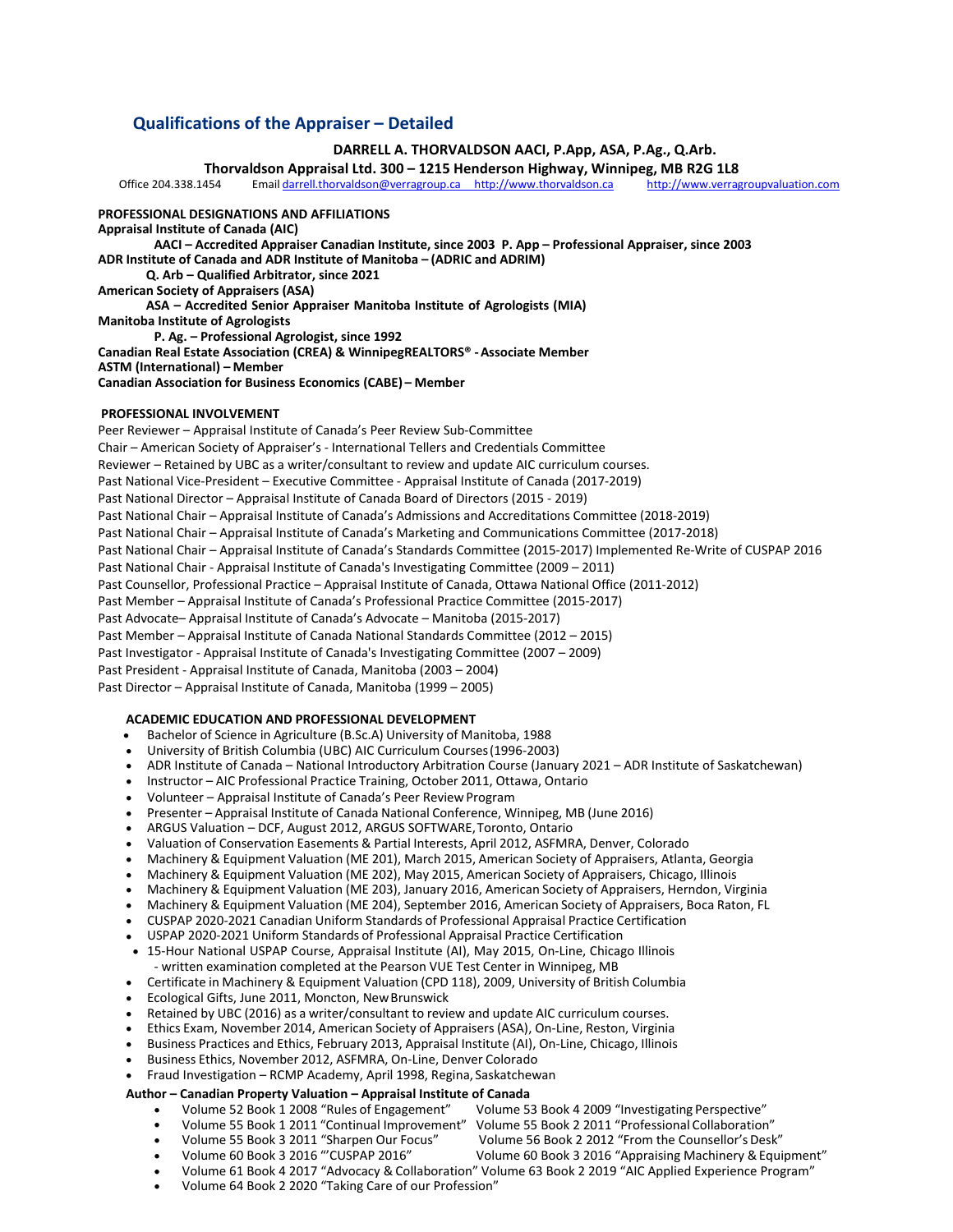#### **FURTHER ACCOMPLISHMENTS**

 Various property appraisals for machinery and equipment, offices, industrial, multi-family (high-rise apartment), retail, and development sites; work completed on regular basis in Winnipeg and though out Manitoba for property owners, and various institutional clients, including credit unions, chartered banks, insurance, accounting & legal firms, national companies. A partial list of clients for whom assignments have been completed by ouroffice:

BANKS/FINANCIAL/COMMERCIAL Bank of Montreal **Assiniboine Credit Union** Catalyst Credit Union RBC Royal Bank of Canada Sunrise Credit Union BDO Canada Ltd.<br>TD Bank Steinbach Credit Union Farm Credit Cana National Bank of Canada Crosstown Credit Union Vanguard Credit Union Access Credit Union<br>
First Nations Bank of Canada<br>
Scotiabank First Nations Bank of Canada Scotiabank Scotiabank Manulife Canada

Farm Credit Canada (FCC)

CIBC CARPATHIA Carpathia Credit Union North Winnipeg Credit Union Ltd. Olymel LP **Viterra Federated Co-operatives Ltd.** 

#### GOVERNMENTS & AGENCIES

Public Works and Government Services Canada Winnipeg Housing Rehabilitation Corporation Government of Manitoba - Crown Lands Brandon Neighbourhood Renewal Corporation Manitoba Housing and Community Development City of Dauphin, Manitoba<br>City of Winnipeg-Real Estate Division City of Manitoba Hydro-Property City of Winnipeg-Real Estate Division Department Division scolaire franco-manitobaine St. Boniface Doicesan High School<br>City of Edmonton City of Edmonton Food Development Centre – Portage la Prairie, MB

Concordia University

- Completed numerous commercial & industrial assignments throughout Northern Manitoba including Thompson, Flin Flon, Gillam, & The Pas.
- Agricultural land appraisals completed for owners, Province of Manitoba, the Manitoba Farm Mediation Board, for review by Canada's Eco- Gift Program, for review by Canada Revenue Agency (CRA), Nature Conservancy of Canada, Ducks Unlimited, and review by the Internal Revenue Service (IRS) – U.S. Department of theTreasury.
- Government of Canada portfolio appraisal 19 PFRA pastures (2013-2016) in Manitoba & Saskatchewan.
- Completed agricultural property appraisals across Manitoba. Modern commercial operations including dairy, swine, poultry, feedlots, grain storage/seed plants and purchased conservationeasements.
- Government of Canada residential appraisals for RCMP housing requirements throughout Manitoba.
- Completed several large suburban and downtown buildings in Winnipeg and Brandon.
- Hotel valuations(full-service/limited-use/motel) Winnipeg and across Manitoba.
- Completed industrial & commercial summary appraisals, multi-family real property projects for the Province of Manitoba, Manitoba Housing., Office Market Analysis Reports and Market Survey Reports for the Government of Canada (Public Works and Government Services Canada) in Downtown and Suburban Winnipeg (for inclusion in Treasury Board Submission), Brandon, Steinbach, Portage la Prairie, Swan River, Carman & Riding Mountain National Park.
- In 2015/2016, completed the Market Analysis Report for Government of Canada (Public Works and Government Services Canada) to address the 120,000 sq.ft. office lease requirements of Canada Revenue Agency for both downtown and suburban office locations in Winnipeg.
- In 2018, retained by the Government of Canada to complete valuation scenarios of the Freshwater Institute, a specialpurpose 220,000+ sq.ft. laboratory/office complex on the University of Manitoba Campus in Winnipeg.
- Land appraisals completed for commercial, industrial and residential subdivision in Winnipeg and Brandon. Appraised a major land parcel (Winnipeg's southwest quadrant) and other multi-family developments for the Province of Manitoba - Manitoba Housing. Appraised a major land holding in south Winnipeg forCN.
- Portfolio appraisal of 20 industrial properties (2015) across Manitoba for an international client.
- Expropriation appraisals road widening and partial-takings(larger parcel & injurious affection).
- $\circ$  Completed appraisal reports for the Province of Manitoba Crown Lands and Property Agency (CLPA) on real property partial-takings including properties in the RM of Headingley.
- o Retained by PWGSC to appraise the Manitoba Hydro Right of Way through the Riding Mountain National Park.
- o Retained by the City of Dauphin (2015) to appraise a major holding identified by the Province of Manitoba as a taking for the construction of a correctional facility, and complete a comprehensive review report.
- o Retained by the City of Winnipeg (2015) to appraise a major land holding identified by the Province as a taking for the construction of Centreport Canada Way.
- Appraisals for PWGSC Special-Purpose Propertiesincluding:
	- o Canadian Forces Base (CFB) Shilo Range Training Area located in south-central Manitoba,
	- $\circ$  the Selkirk Shipyard Government of Canada,
	- o the Oak Hammock Marsh Interpretive Center located north ofWinnipeg.
	- o The Kapyong Barracks property located at Kenaston Boulevard and Taylor Avenue in Winnipeg, Manitoba. The appraisal was completed in 2015 in accordance with a Treasury Board Policy Directive on the Sale or Transfer of Surplus Property and Appraisals and Estimates Standard for Real Property regarding sale of federal property commissioned on behalf of Department of National Defense (DND).